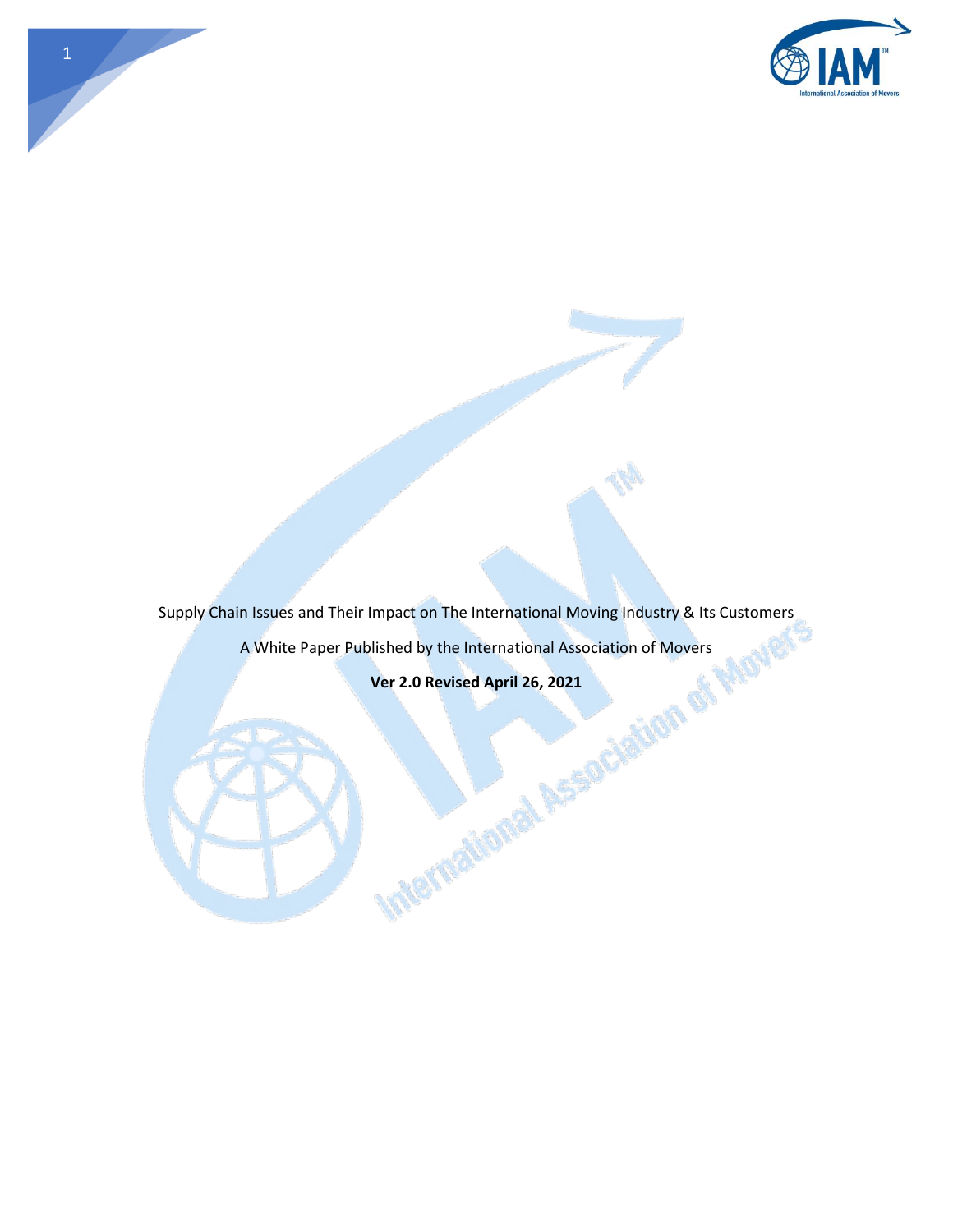

# **TABLE OF CONTENTS**

| <b>Required Manufacture 15-11-11 Property</b> |
|-----------------------------------------------|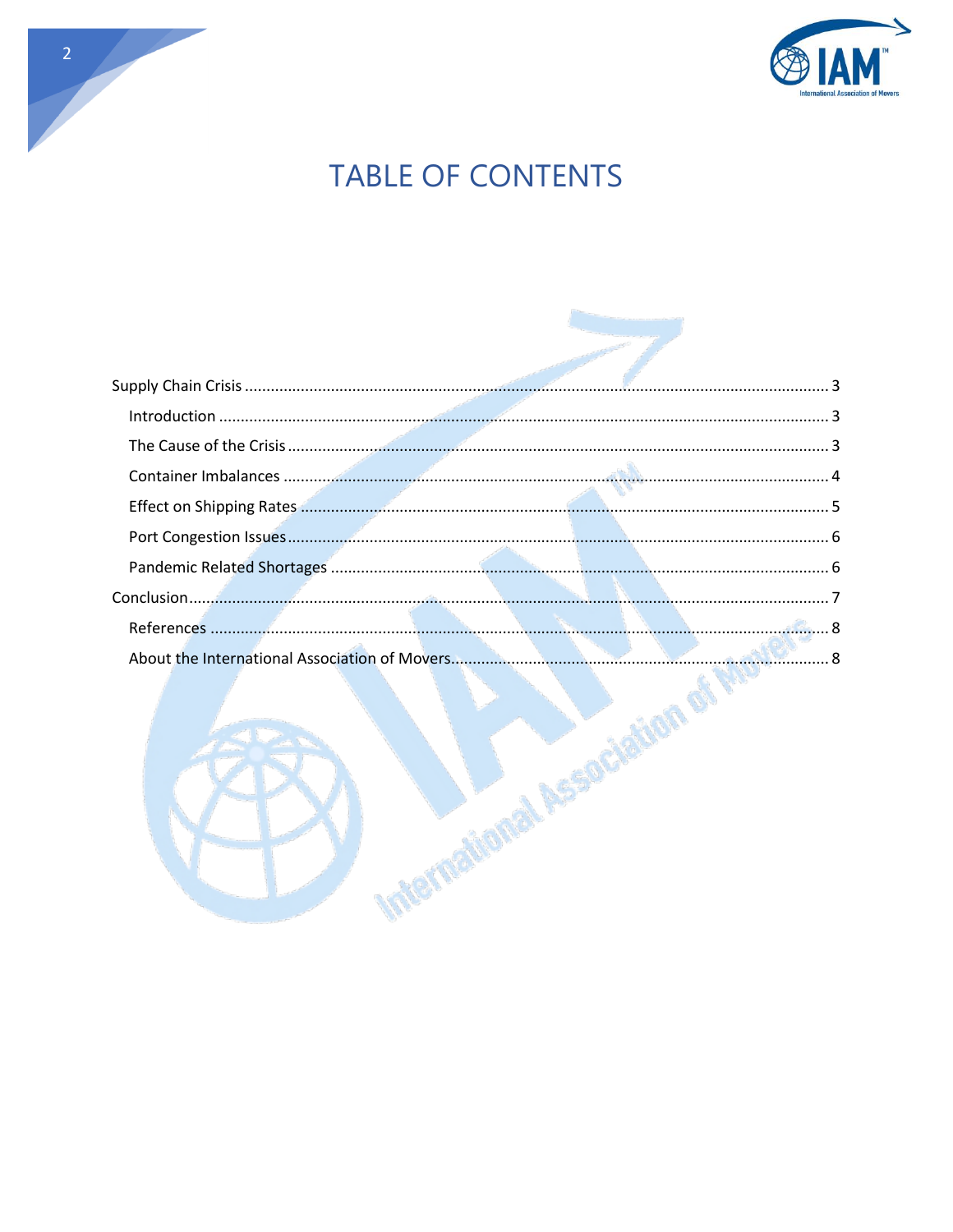



## <span id="page-2-0"></span>SUPPLY CHAIN CRISIS

#### <span id="page-2-1"></span>Introduction

There is currently a shipping and supply chain crisis directly affecting every facet of international commerce; its impact far-reaching enough to touch the lives of consumers and businesses everywhere in the world. Simple solutions are not available in our interconnected global economy. While significant industry efforts are underway to highlight the issues and draw attention to them, the plight of the international moving industry and its customers will barely register as a blip on the radars of government regulators.

The intent of this paper is to expound on the wide-ranging impacts of this global crisis on the moving industry and its corporate, government, and private moving services consumers. It is IAM's hope that this will lead all parties to have a better understanding of the problem and promote a collaborative environment where key players can find answers and solutions to this complex issue.

#### <span id="page-2-2"></span>The Cause of the Crisis

The following estimates reveal the reality of container trade imbalances in the current international commerce:

- 1. Over 90% of the total volume of world cargo is transported by sea. Containerized cargo makes up more than 70% of this sea shipment volume.
- 2. More than 17 million shipping containers are in circulation. Out of this number, only around 6 million are available for cargo transport. The remaining majority is utilized for storage and other local applications.

The supply chain has always struggled to keep up with these challenges, but the arrival of the COVID-19 virus and the ensuing global pandemic set in motion a perfect storm that has severely impacted every aspect of global commerce including the international household goods shipping industry.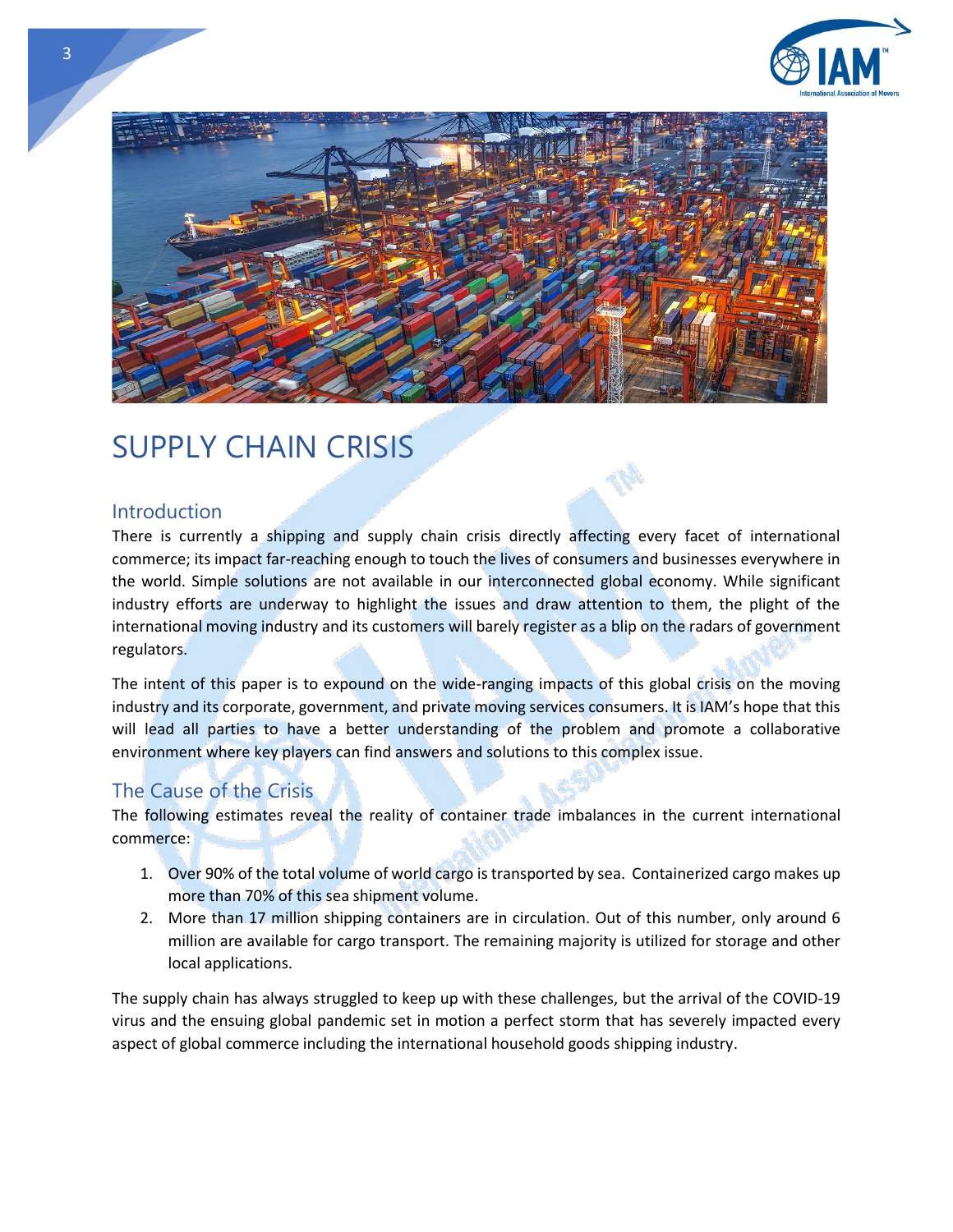

#### <span id="page-3-0"></span>Container Imbalances

[A Transmetric Blog post](https://transmetrics.eu/blog/how-to-solve-empty-container-repositioning-problem-with-technologies/#:~:text=Every%201%20in%203%20containers,still%20suffers%20from%20huge%20inefficiencies.) cites some staggering statistics from the Boston Consulting Group: 1 in 3 containers, globally, is repositioned empty, costing the shipping industry up to US\$20 billion per year. Major ports, like Los Angeles, are estimated to move over 50% of their containers empty due to trade imbalances between Asia (China, in particular) and the rest of the world.

The problem is not new. What is new though is that an already declining global trade environment was exacerbated by the Covid-19 pandemic.

In April 2020, the Organization for Economic Co-operation and Development (OECD) published [a brief](https://read.oecd-ilibrary.org/view/?ref=132_132943-daeq3o7rjc&title=Global-Container-Shipping-and-the-Coronavirus-Crisis) that reported a dramatic decline in global container trade volumes, especially from China where the government, in a move to curb the spread of the virus, strictly enforced lockdowns and factory closings. The unforeseen drop in business forced shipping companies to reduce capacity to reduce costs.

By November 2020, Chinese factories were back in business reopening the doors for exports. China's early response efforts paid off (NBC News, November 7, 2020 [article\)](https://www.nbcnews.com/news/world/covid-19-runs-riot-across-world-china-controls-pandemic-n1246587). This quick economic rebound created a surge in container demand causing the shipping industry to swiftly unwind its previous decision to reduce capacity.

The unexpected export decline/surge situation, happening within months of each other, only exacerbated what was already a problematic container imbalance.

The shipping industry responded to this imbalance in a number of ways. In particular, they raised freight rates from Asia (See Chart Below), which created ripple effects around the world.

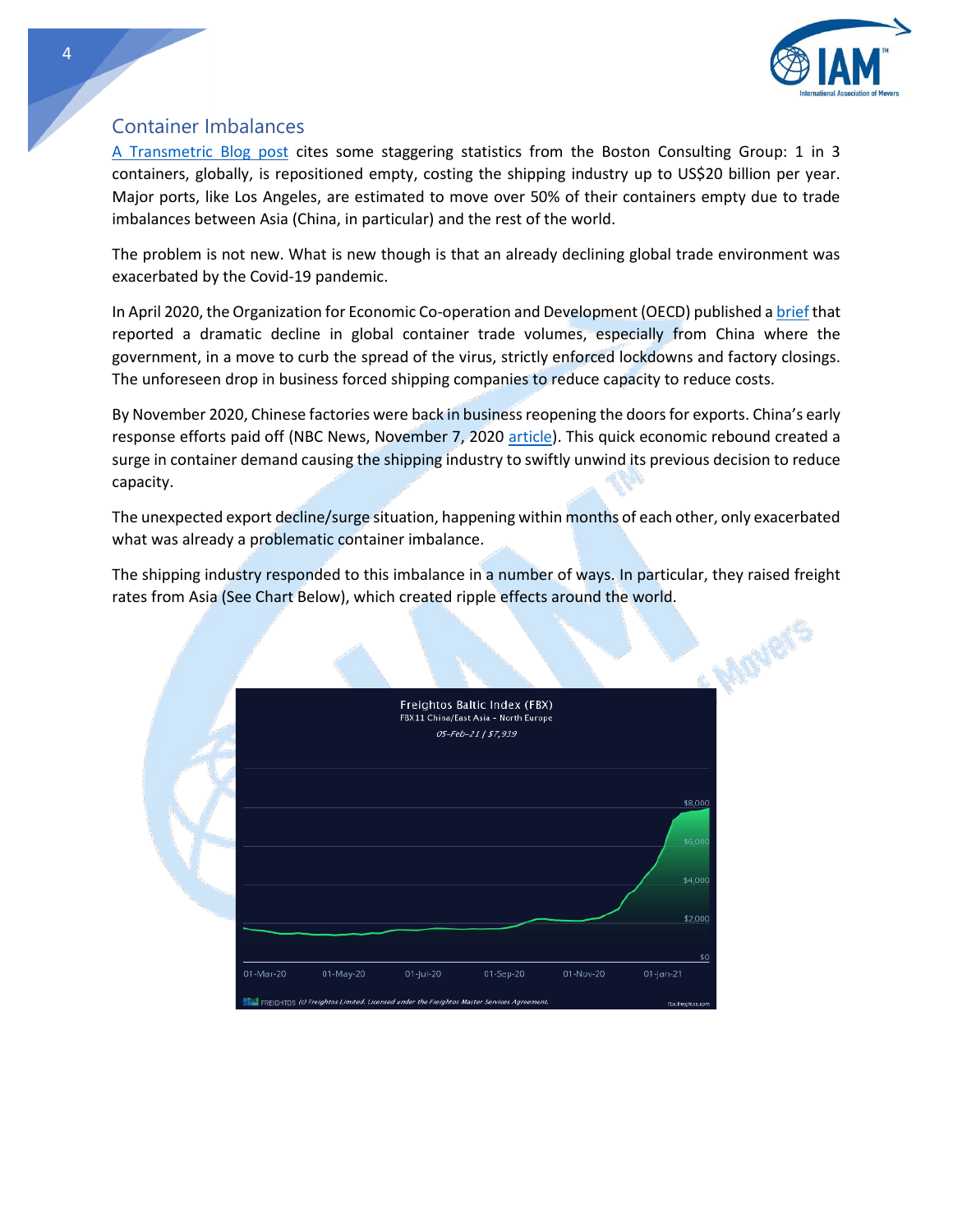



As container shipping prices from Asia escalated, shipping lines started to refuse bookings for exports from American and European companies preferring instead to quickly reposition empty containers for reuse in Asia. This culminated in investigations by the Federal Maritime Commission into the practices of the shipping lines. [\(February 3, 2021 article](https://www.freightwaves.com/news/war-of-words-escalates-as-exporters-scramble-for-scarce-containers) in Freightwaves). The International Association of Movers (IAM) supports this investigation and is seeking relief on behalf of its members and clients, so they are neither assessed detention and demurrage charges or freight surcharges connected to congestion, trucking, or equipment shortages.

### <span id="page-4-0"></span>Effect on Shipping Rates

The end of 2020 would see spot rates for 40' Containers (FEU) going as high as US\$10,000 from China to US East Coast port. Spot rates are said to now hover above US\$12,000 per FEU from Singapore to Felixstowe, UK. (Source: [Freightwaves, December 21, 2020\)](https://www.freightwaves.com/news/container-shipping-2021-hangover-or-party-on). A Bloomberg.co[m article dated January 13,](https://www.bloomberg.com/news/articles/2021-01-13/world-economy-s-fragile-rebound-boxed-in-amid-shipping-logjams)  [2021,](https://www.bloomberg.com/news/articles/2021-01-13/world-economy-s-fragile-rebound-boxed-in-amid-shipping-logjams) reports that container rates that were once US\$2000 across the Pacific are now as high as \$13,000., with no sign in sight that the astronomical rates will improve in 2021.

We know that these shipping costs have a huge effect on what we ultimately pay for consumer goods. But what of its impacts on moving consumers? International moving companies typically quote door-to-door rates that include ocean freight with a validity period of 30-to-60-days. While shipping rates expectedly fluctuate during such validity periods, the industry has never had to deal with increases of 20% to 50%. There is little choice but to pass on these underlying rate increases to moving consumers who are already suspicious of the slightest increases, regardless of what explanation they are given.

For corporate and government clients as well as for Global Relocation Companies, international moving companies typically file contracted rates for door-to-door service that have a validity period of 6 months to two years. Factoring in underlying cost fluctuations while remaining competitive has always been a challenge for the moving industry but in the current environment, absorbing ocean freight increases is simply not possible. As a result, international moving companies are faced with only two choices; either walk away from business or struggle with severe cash flow impacts.

For everyone involved, the impact is severe.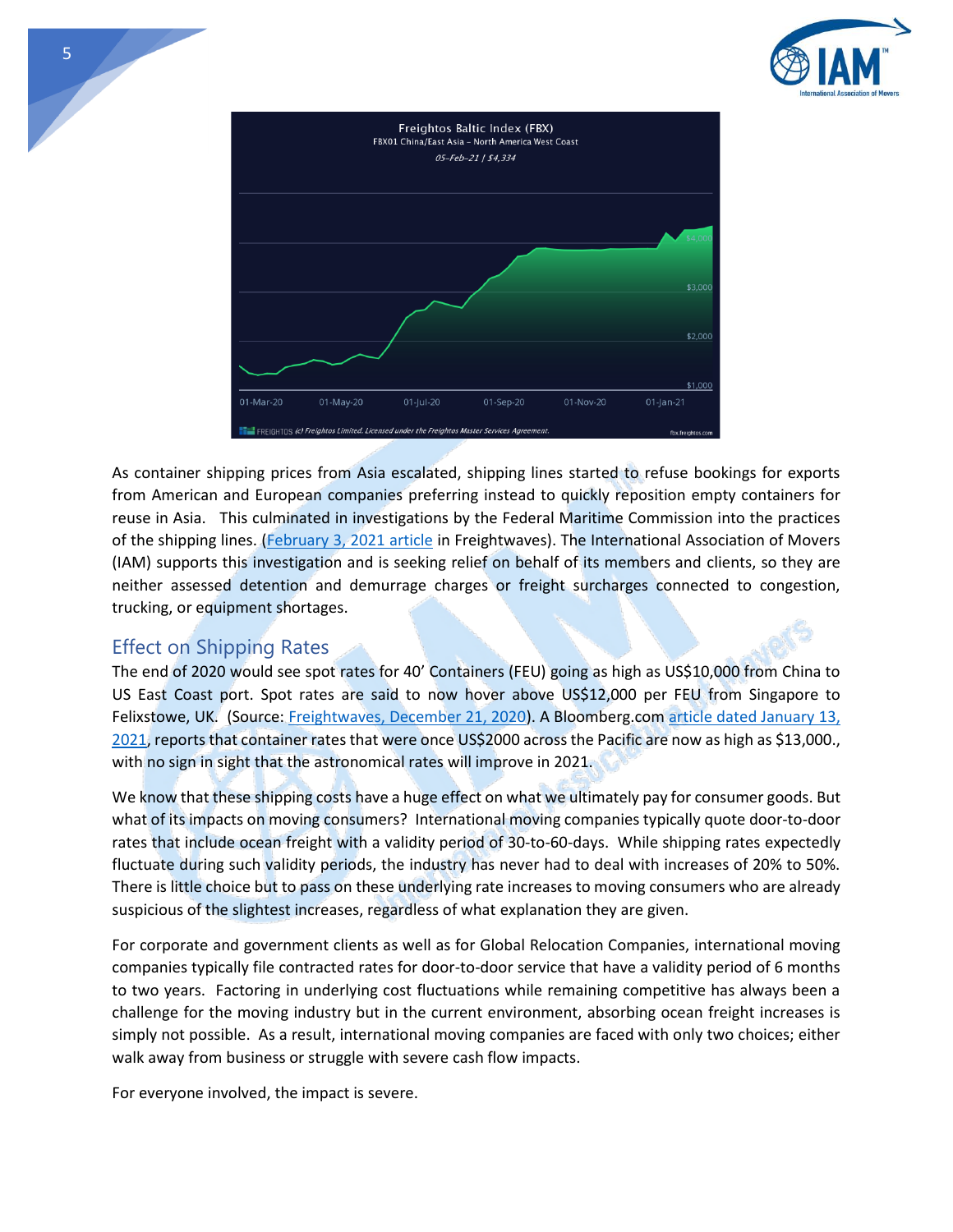

## <span id="page-5-0"></span>Port Congestion Issues

Along with steamship containers, ports, inland drayage, and container handling equipment like container chassis are part of the seamless, interconnected infrastructure of international transport and commerce. The world's leading container ports struggled to respond to the fall in container volume only to be faced with an unprecedented spike causing similarly unprecedented port congestion issues.

A back-up of over 35 ships waiting to berth at Los Angeles and Long Beach is cited in a Supply Chain Dive [article dated January 14, 2021.](https://www.supplychaindive.com/news/hapag-lloyd-port-west-coast-congestion-labor/593378/) The surge in import volumes coupled with labor shortages due to the pandemic are to blame. Inter-terminal truckers who move containers from the port to customer locations are likewise heavily impacted as they are unable to obtain appointments to pick up containers.

A shortage of chassis availability worsens the problem. Without the chassis (wheels) required to haul the containers, the containers are stuck in terminals while the clock ticks away and the time allotment for unloading containers runs out. This delay in container movement adds to the container shortage issue.

For moving consumers, it is hard to accept delays in their shipment schedules and harder even to agree to shoulder the additional charges incurred due to such delays.

## <span id="page-5-1"></span>Pandemic Related Shortages

Another pandemic related effect is now emerging which is threatening to further disrupt the supply chain. According to the lates[t Digital Commerce 360](https://www.digitalcommerce360.com/article/us-ecommerce-sales/) analysis, US consumers spent \$861 billion shopping online in 2020 which is up 44% over 2019. Those individual packages require 2 to 3 times as much packaging protection as goods shipped for retail distribution consuming cardboard, packing materials and timber at an unprecedented pace. Packing materials suppliers are ratcheting up prices and advising movers to brace for increases of up to 30%. An even worse scenario is playing out for the moving industry where materials supplies are being diverted to higher volume, higher paying retail giants. Pandemic induced stockpiling cleared the shelves of toilet paper last year. Suppliers joke that cardboard cartons will become the toilet paper of 2021. cartons will become the toilet paper of 2021.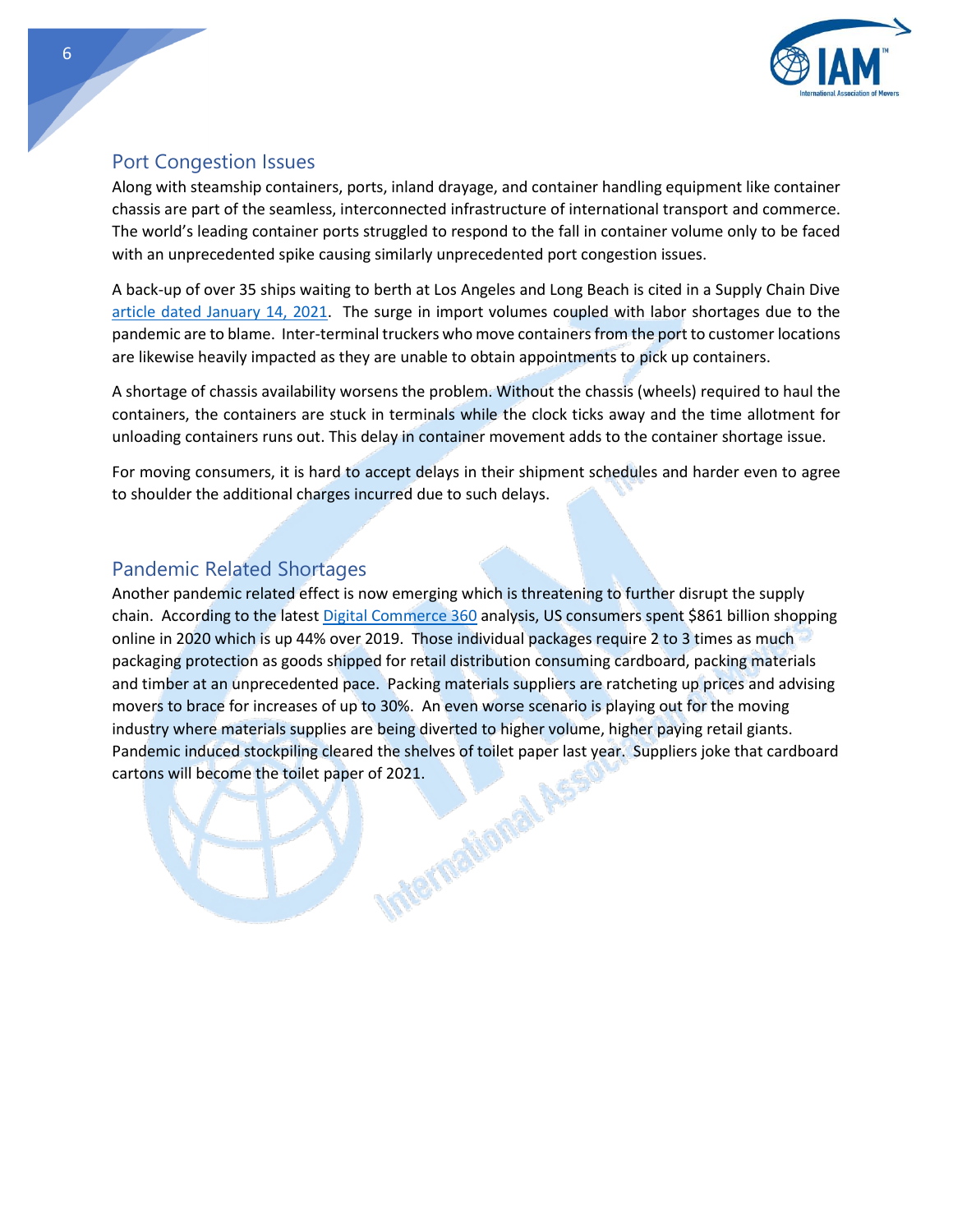



## <span id="page-6-0"></span>**CONCLUSION**

7

In January of 2021, transportation experts predicted that container shortages and price hikes would ease after Chinese New Year in February. That has not come to pass, and no one can accurately predict how this supply chain crisis will play out. As the global moving industry does its best to prepare for a potential surge in moving demand in the summer peak season, the transportation industry will begin preparations for the 2021 Christmas rush. New challenges like materials shortages are causing the supply chain crisis to mutate in unanticipated ways and even produce regional variants mimicking the COVID-19 virus which gave it birth.

In the near term, the crisis is impacting most every aspect of the international economy especially in the small niche of the shipping industry related to international moving services. The plight of moving consumers may not make the news but that in no way diminishes the very real problems that they are facing.

One reality is clear. We are in this together and we will only get through this together by sharing information, encouraging patience, and fostering understanding.